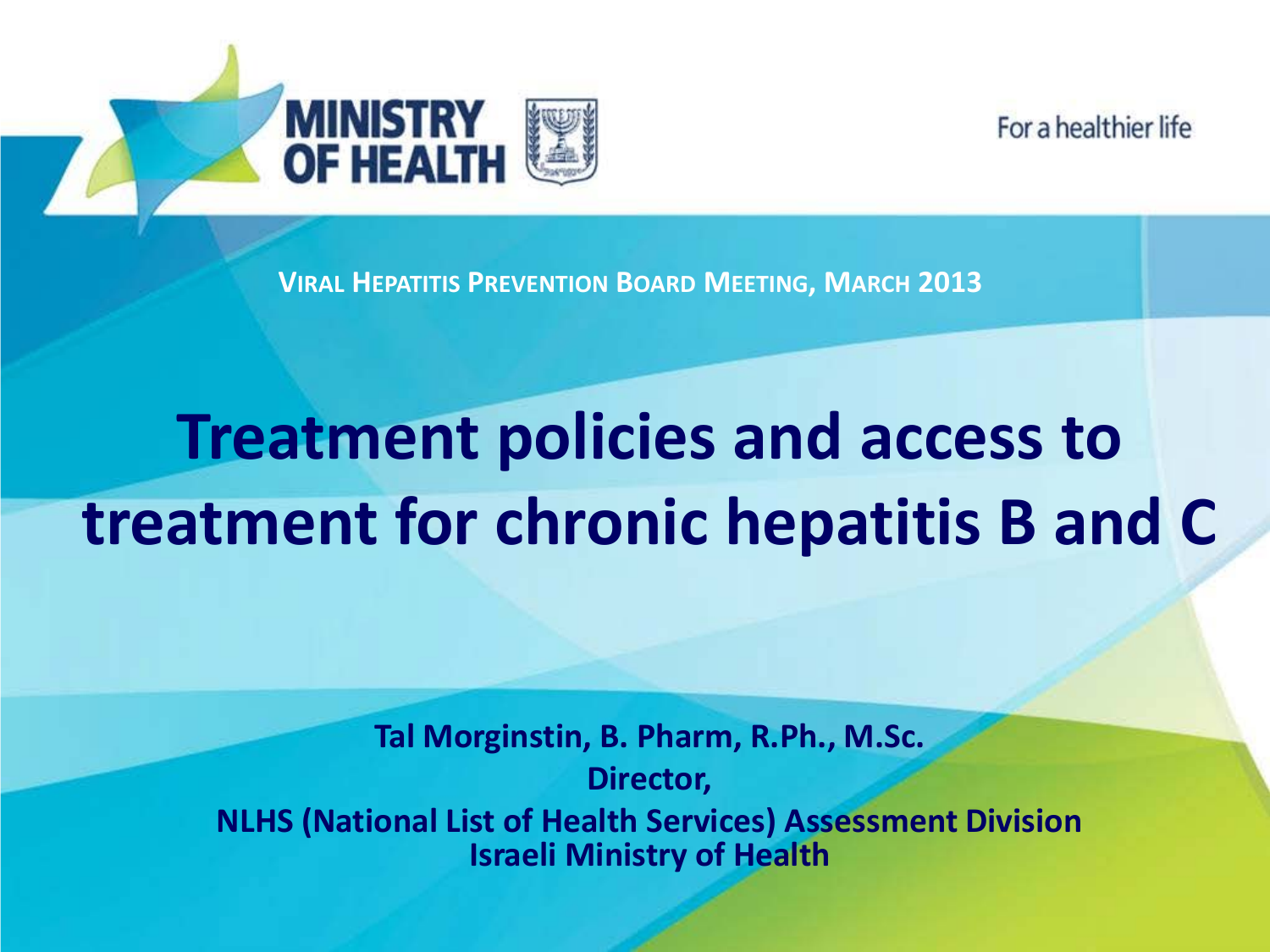



- The enactment of the National Health Insurance Law in 1995 changed health insurance in Israel to be compulsory.
- Every resident (regardless of gender, religion, age, ethnic background, state of health or income) is entitled to health insurance in one of the health services providers (sick funds), on the basis of open enrollment with no risk selection behavior.
- The Law defines an itemized Health Services Basket (NLHS = National list of health services) – a binding list of health services and medications to be provided by each of the health services providers (Sick funds) to its members.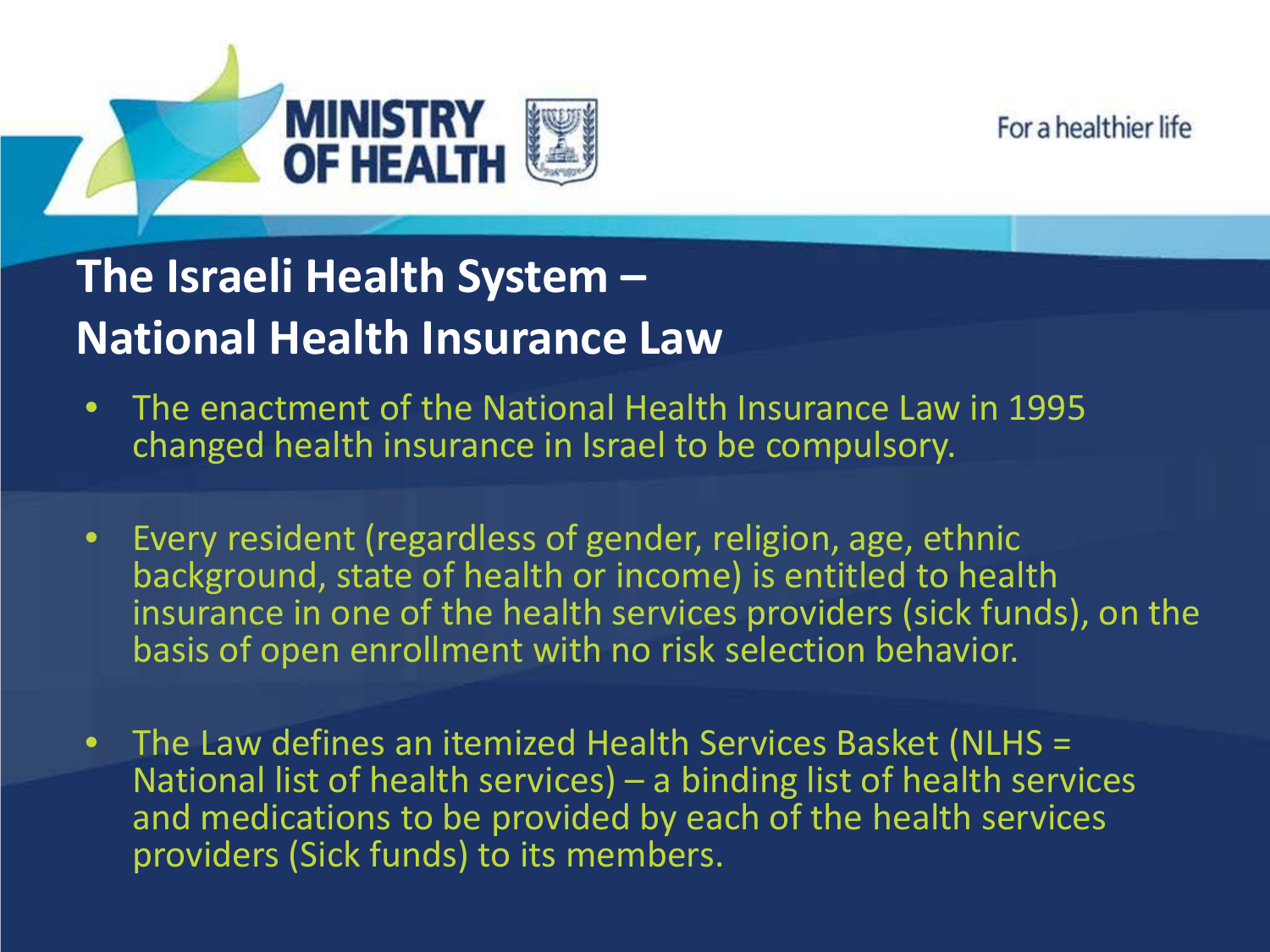



- The 4 Sick Funds are responsible to provide the services to their registered members.
- The NLHS is given in Israel, according to medical discretion, within a reasonable time and reasonable distance from the insured's place of residence, and of reasonable quality.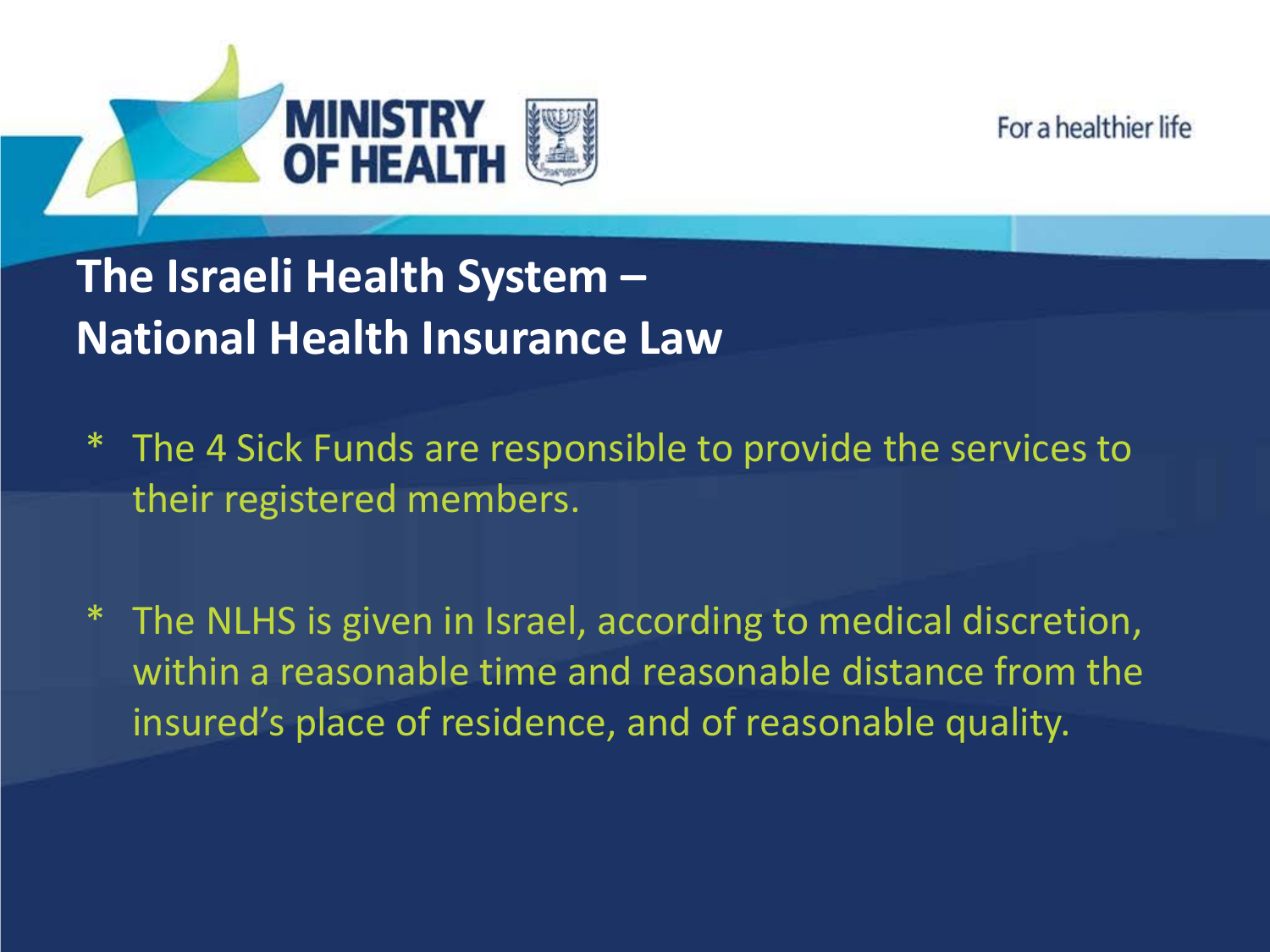



The HSB covers the following: 1) Personal preventive medicine and health education;

2) Medical diagnosis;

3) Ambulatory medical care, including mental health care

4) General hospitalization, including maternity and neonatal hospitalization, psychiatric and psychogeriatric hospitalization, and chronic nursing hospitalization.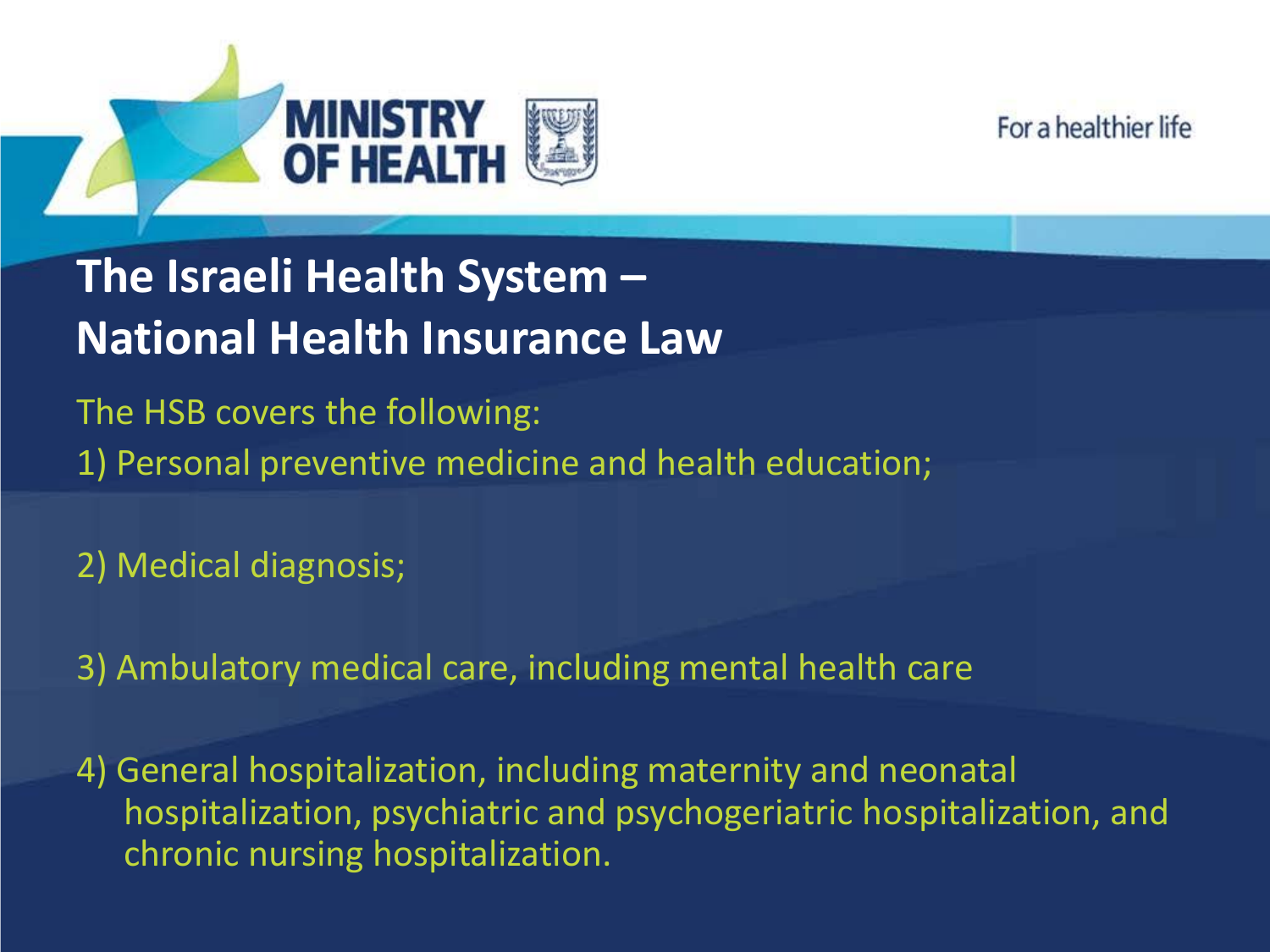



5) Medical rehabilitation, including psychological rehabilitation, physiotherapy, speech therapy, occupational therapy and health-related social work;

6) Supply of medications;

7) Medical devices;

8) First aid and transportation to a hospital or clinic.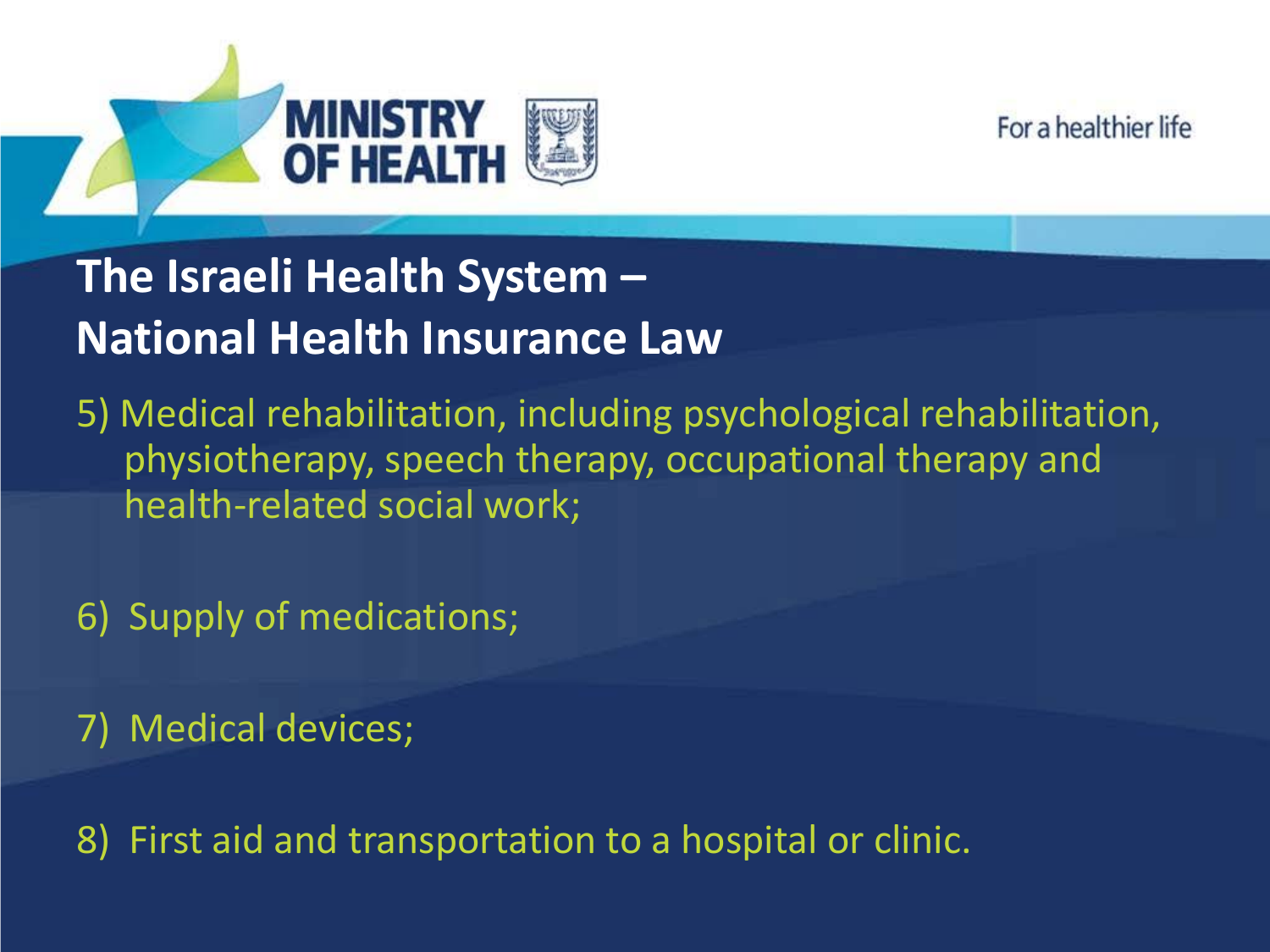



**What is the scope of the NLHS ? approx. 2,600 pharmaceuticals approx. 1,100 other technologies**

Total Cost – 32 billion NIS (8 billion USD) (2011 prices)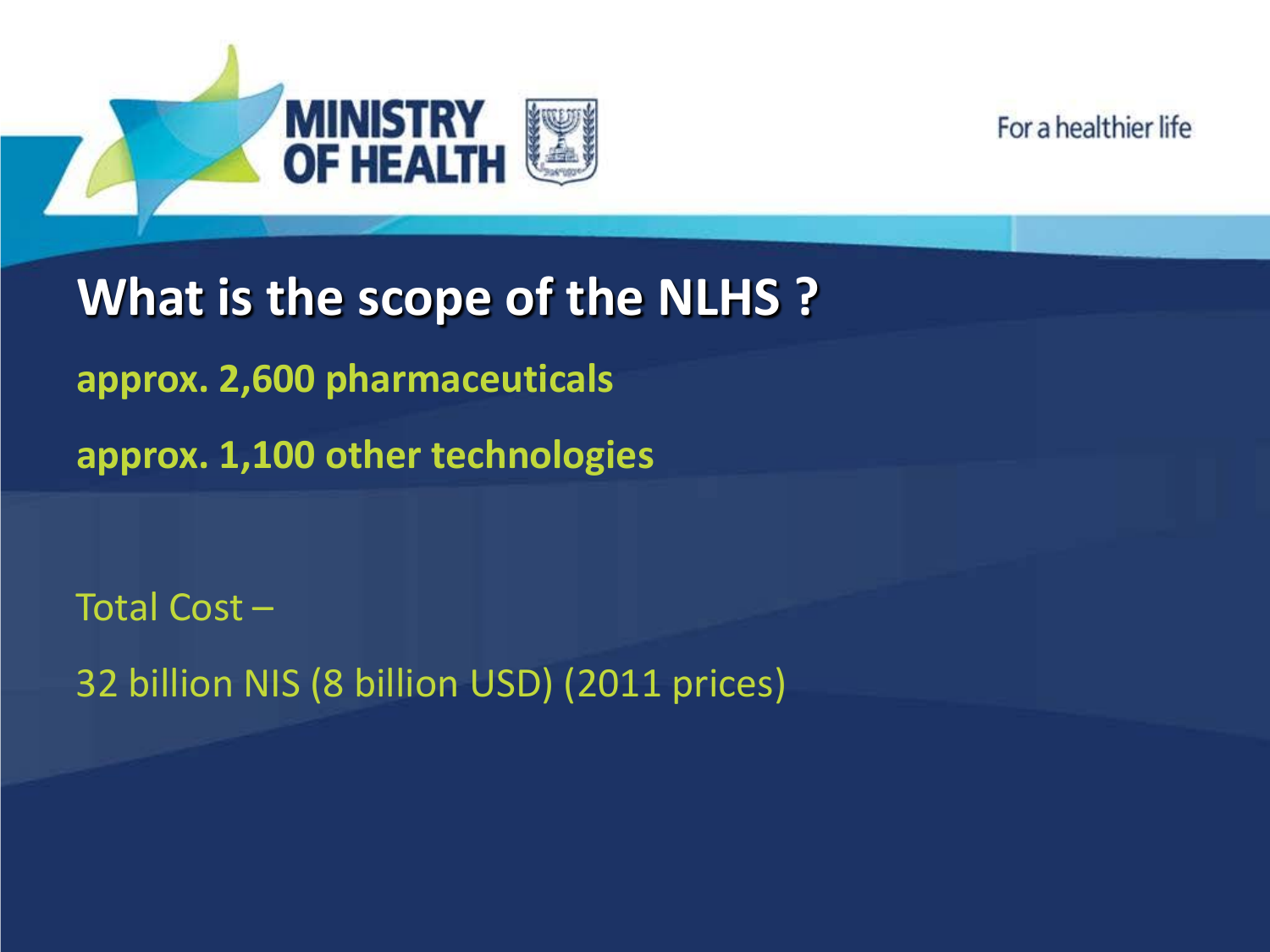

## **NLHS Updates 1995-2013 (in NIS)**

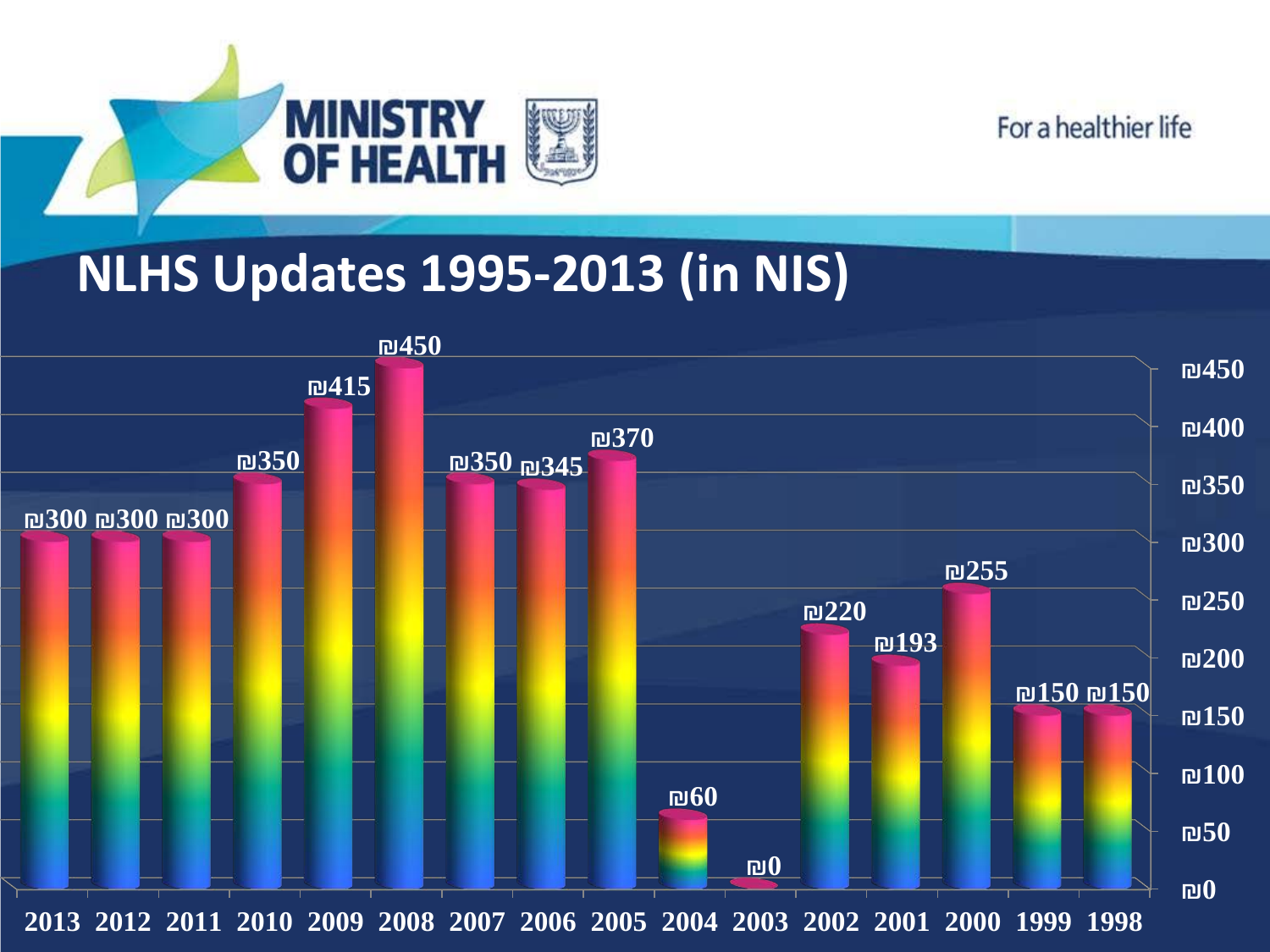

# **Updating the NLHS - Stages**

*The process of updating new technologies:* \*Identifying the new proposed technologies. \*Quick assessment and initial screening. \*Comprehensive assessment. \*Public committee decision making. \*Government approval and legislation. \*Provision of the new technologies by the sick funds.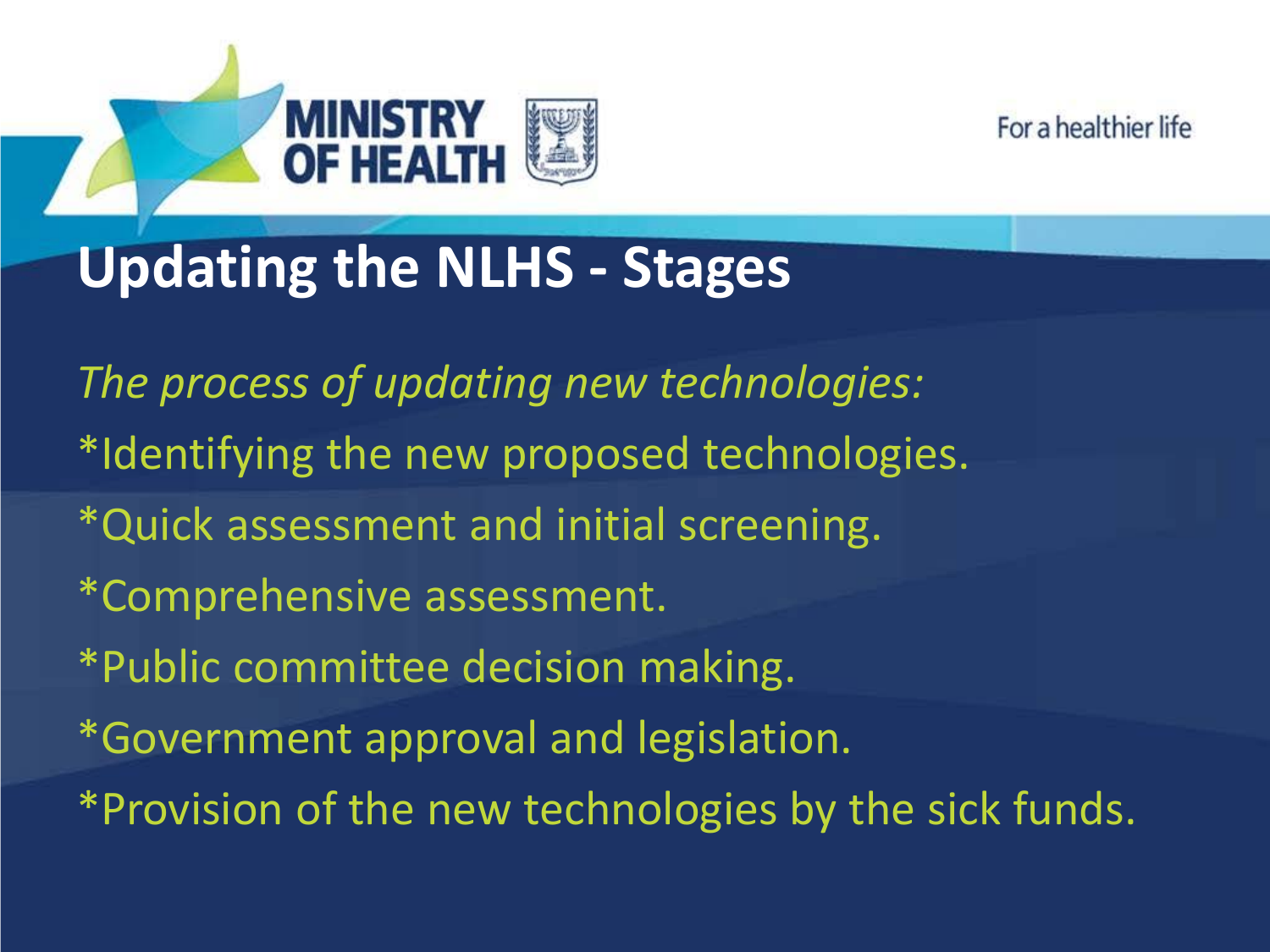

# **Submission of an application for a new health technology includes:**

\*Evidence based efficacy

**MINISTRY** 

- \*Safety
- \*Needs assessment
- \*Epidemiology
- \*Budget impact
- \*Economic assessment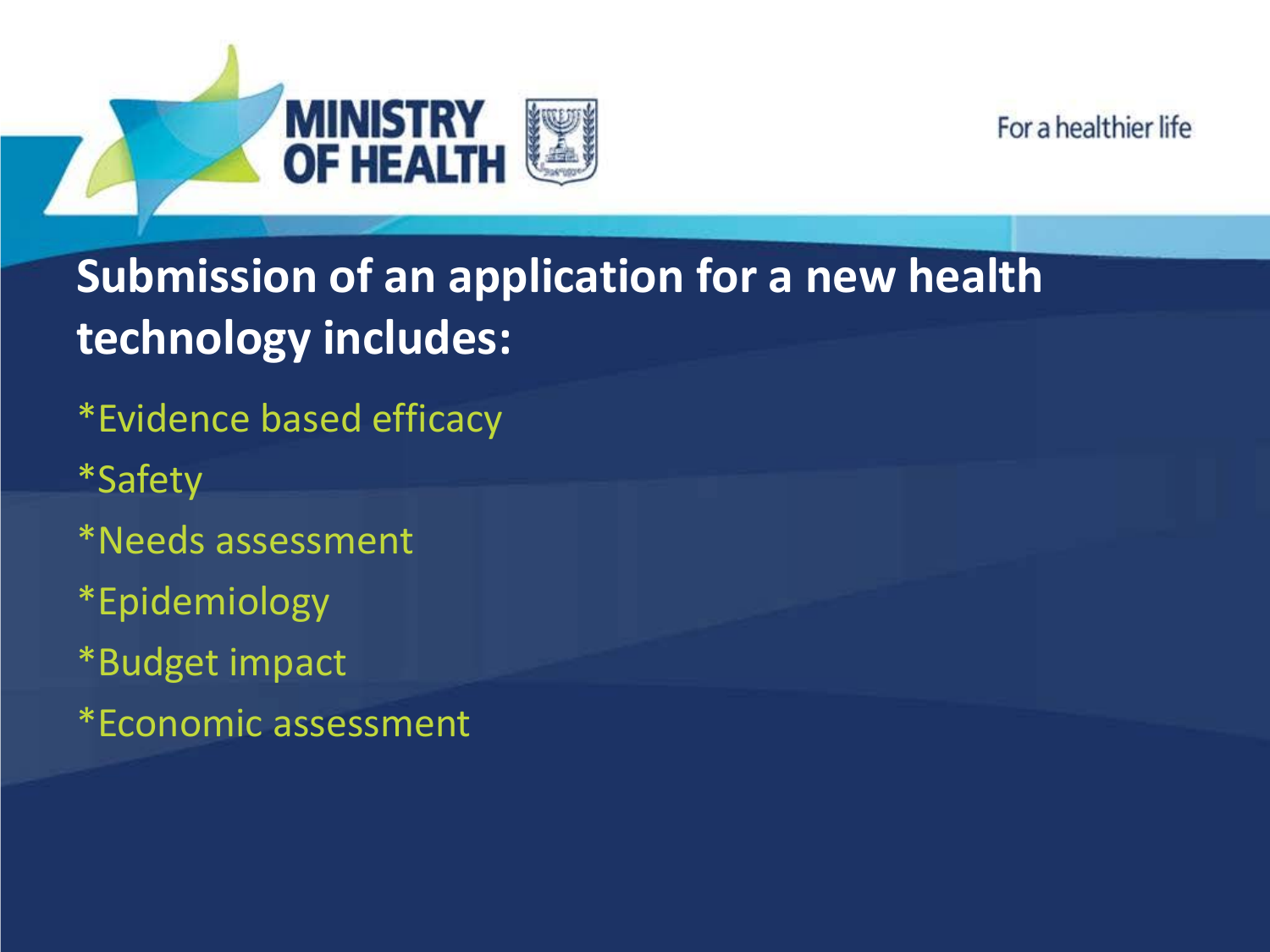



# **Comprehensive Evaluation:**

- Clinical evaluation EBM
- Epidemiological evaluation
- Economic evaluation

Consulting with both internal and external bodies – e.g. National Advisory Councils, Israeli Medical Association, Budgetary dept. (MOH), Ministry of Finance, Health Funds, International HTA agencies.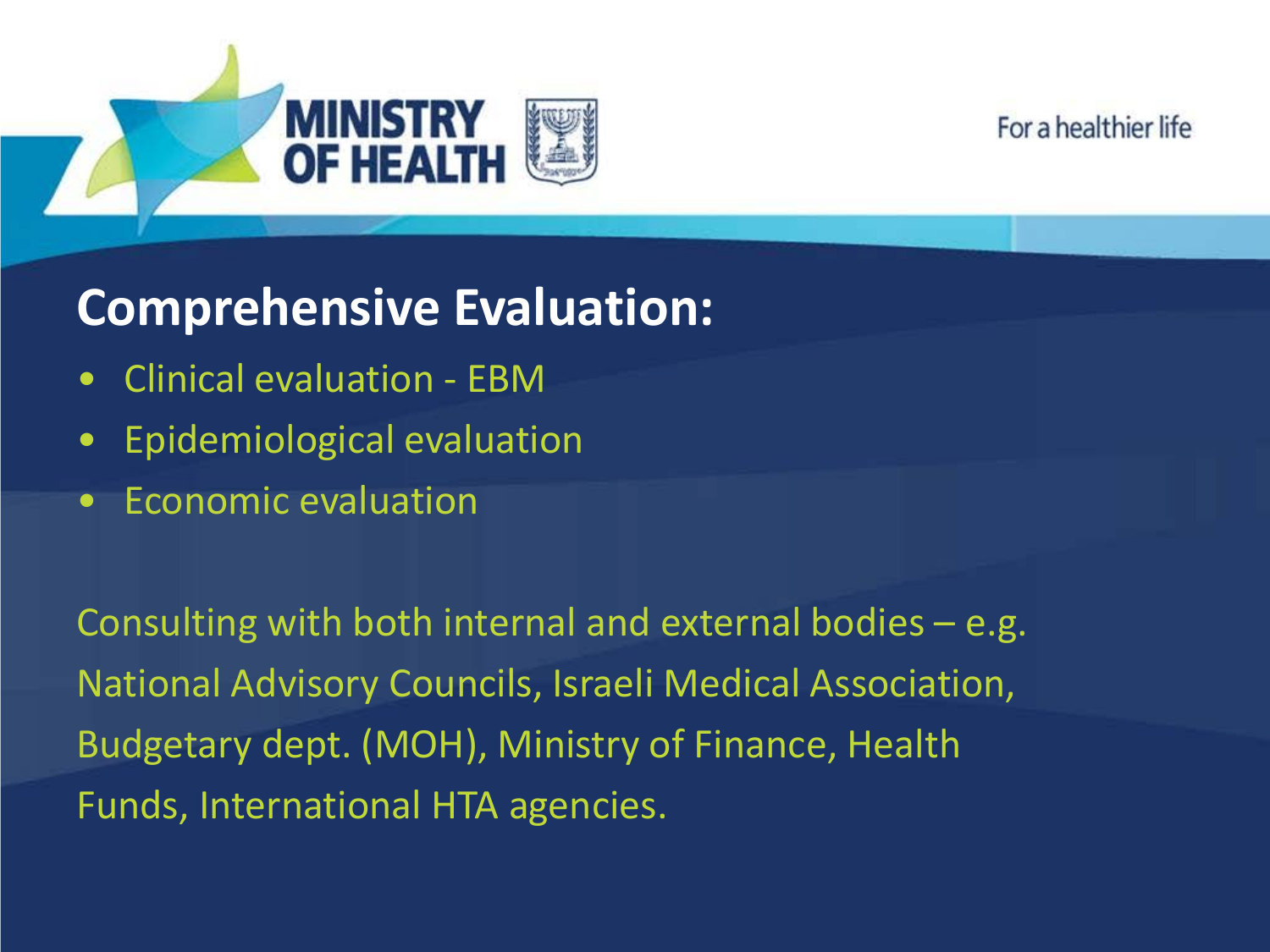



# **Key issues:**

- 1. **Scope of the problem**  assessed by the use of indices for prevalence and incidence of the disease-state.
- 2. The **disease's burden on the health system** in terms of mortality, morbidity, use of health services and/or functional disability.
- 3. The **existing alternatives** to treat the disease, including prevention, diagnosis, treatment and rehabilitation.
- 4. The **cost of the disease** according to the resources. allocated for it and the costs of alternative treatments.
- 5. **Clinical and economic characteristics** of the new treatment.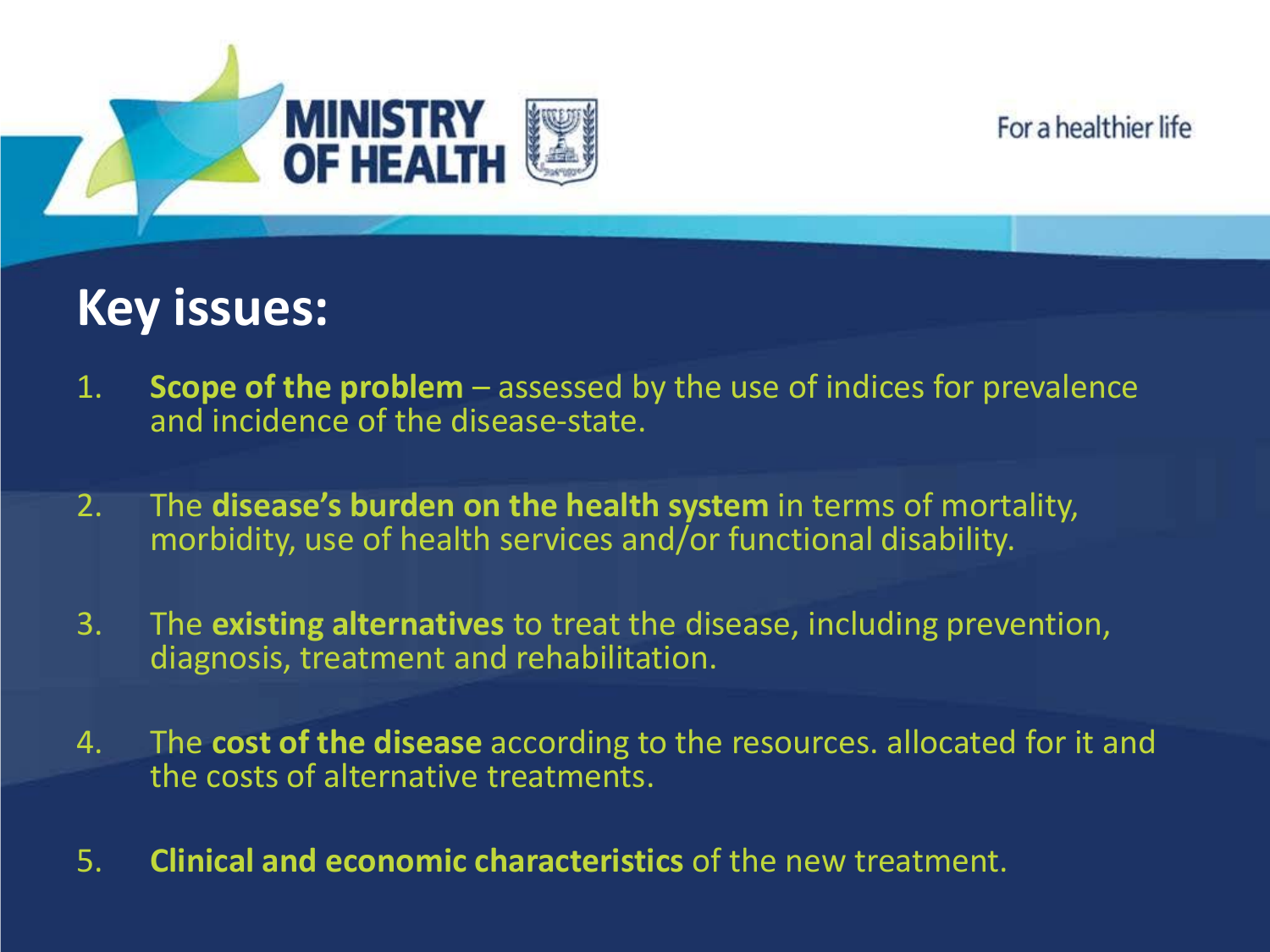



# **Public committee – decision making**

- **18 members – representatives :**
- 4 Health Services providers (Sick Funds)
- 4 Physicians
- 4 Economists
- 4 Public representatives medical sciences, ethics, social sciences and welfare.

+ Chairperson (notable / leading physician , usually the general manager of a large hospital)

+ Director of the Medical Technology Administration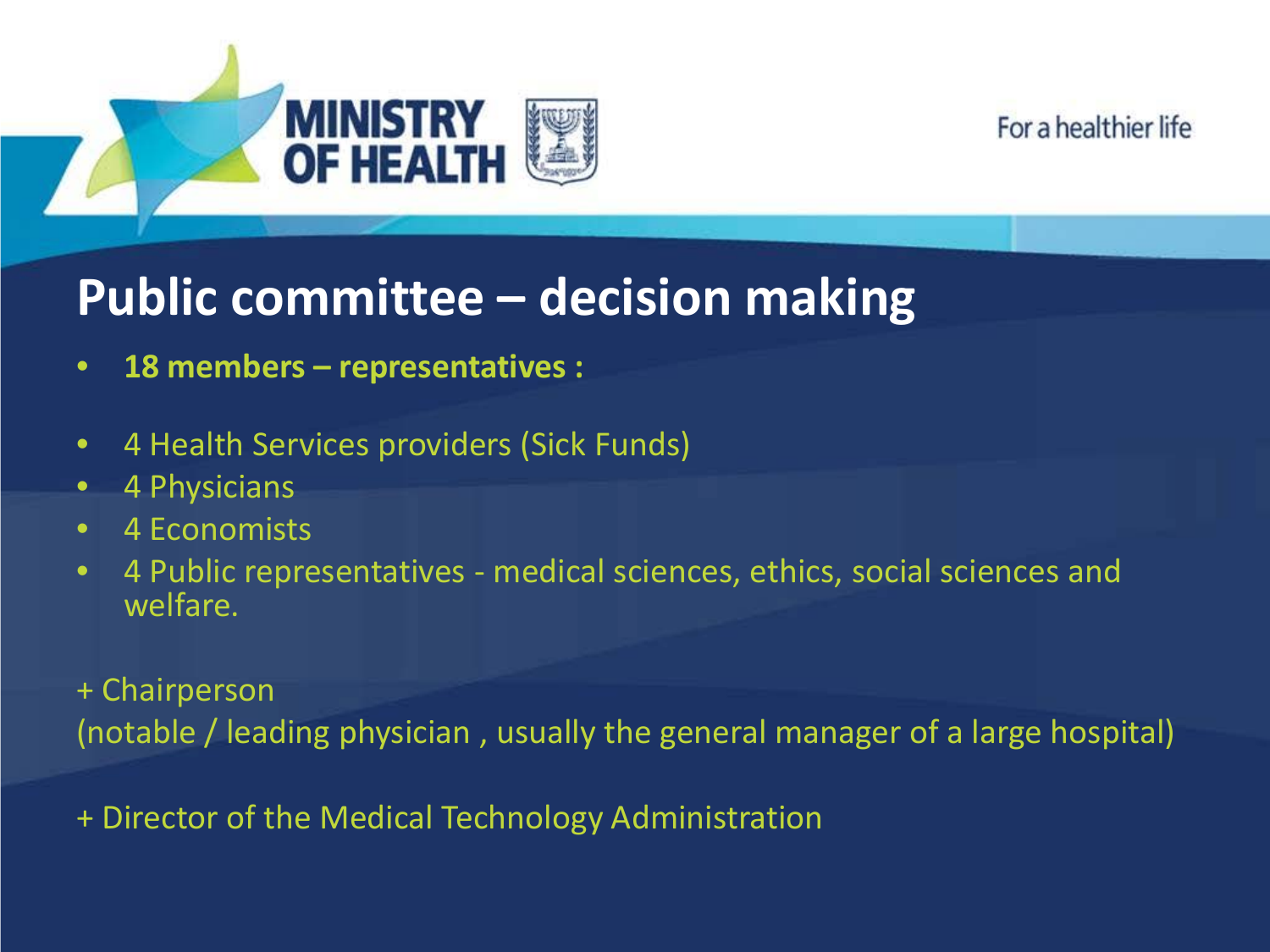



# **Prioritizing Technologies - Scale:**

**Group A - high priority technologies (graded 8-10);**

**Group B - intermediate priority technologies (graded 4-7);**

**Group C - low priority technologies (graded 1-3);**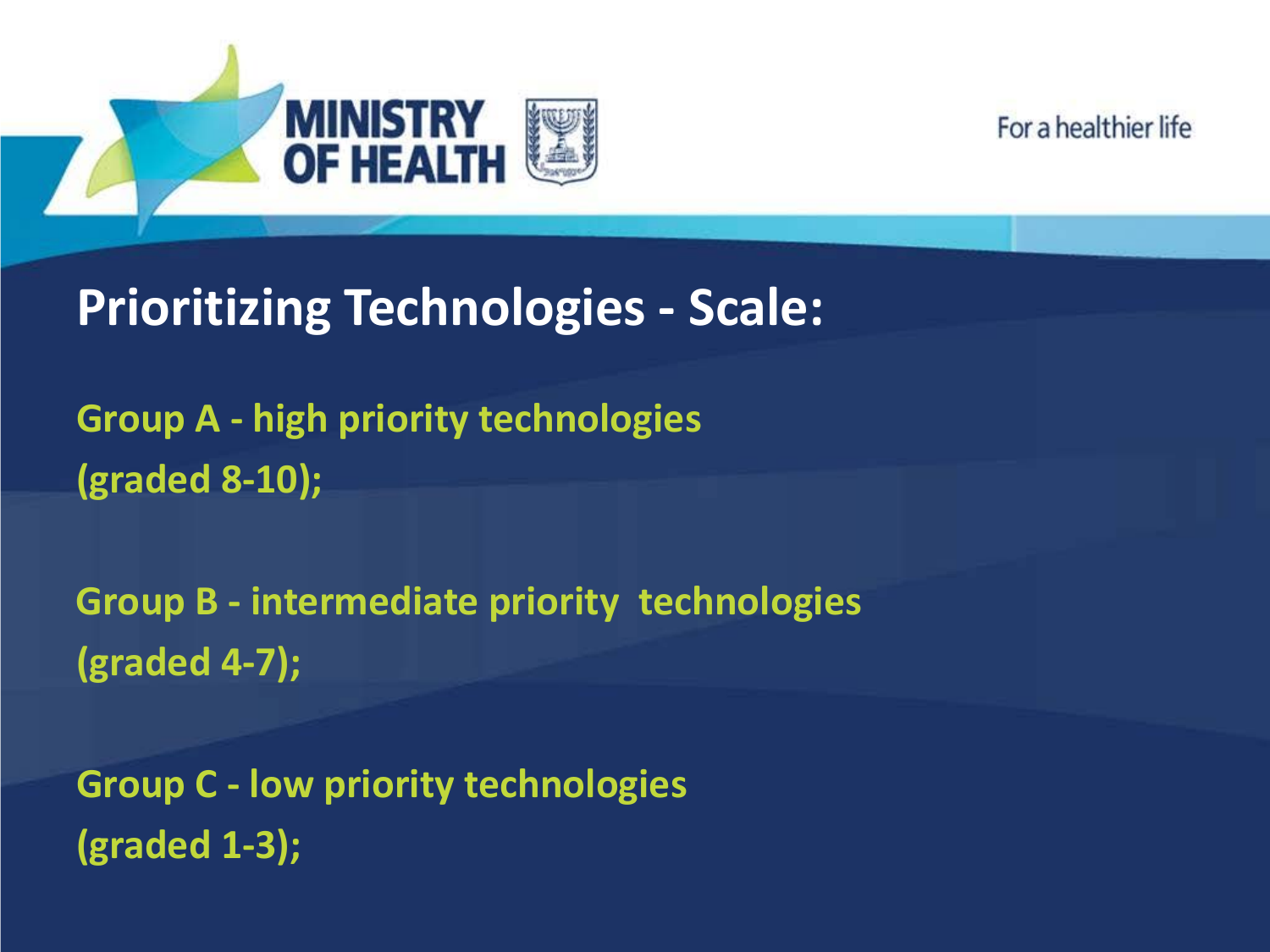



# **Examples for guiding criteria for the prioritization of the suggested technologies**

- Life-saving technology with full recovery.
- The potential of the technology to prevent mortality/morbidity.

• The number of patients to benefit from the use of the technology.

• The financial burden on society and the individual patient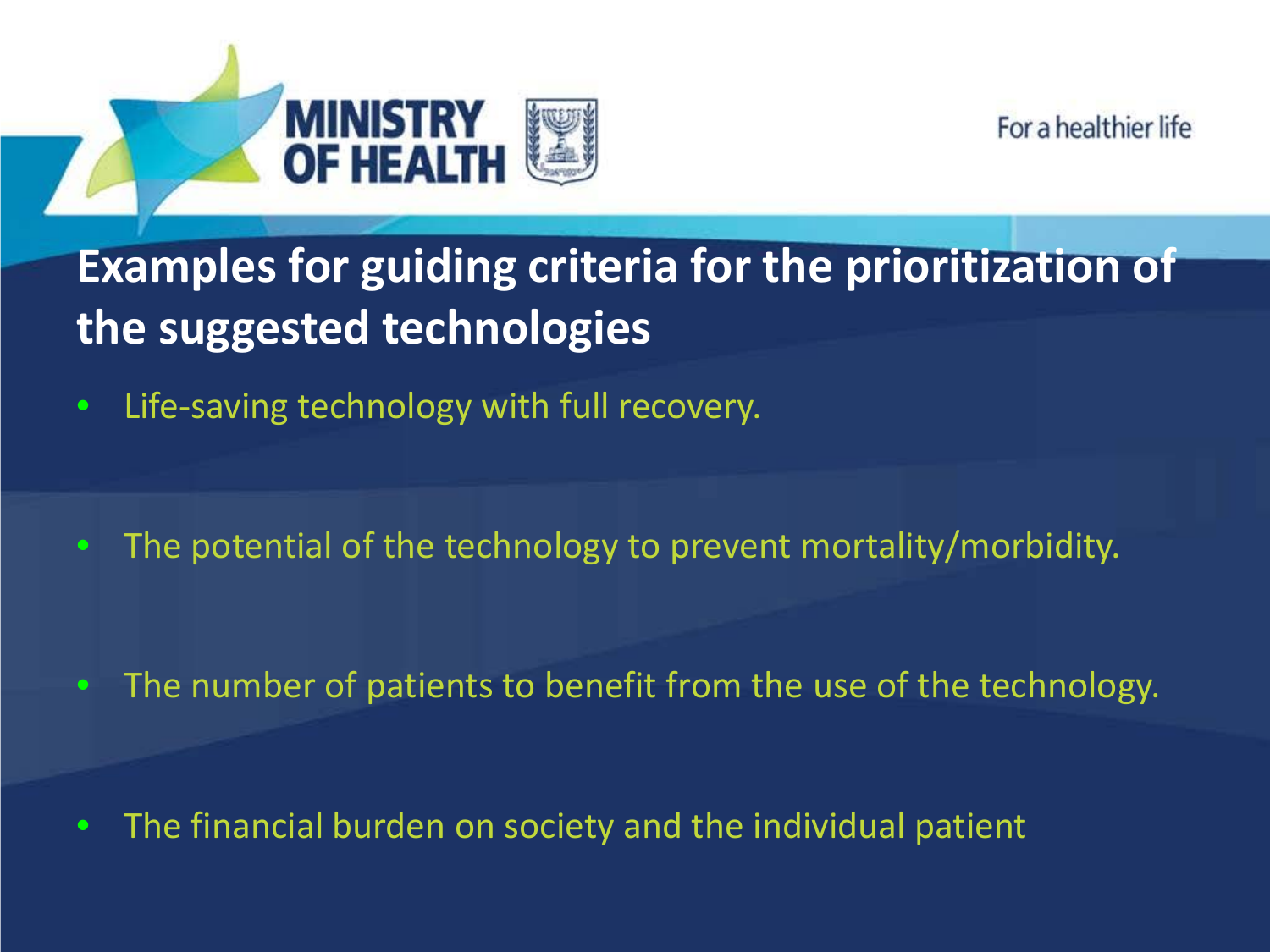



**Examples for guiding criteria for the prioritization of the suggested technologies**

• Technology that increases longevity as well as quality of life.

• Technology of which the net gain to the health care system or to society is higher than the cost in a short/long term perspective.

• Mutual assistance for publicly funding a very expensive technology (of proven efficacy) to the individual, yet of reasonable cost to society.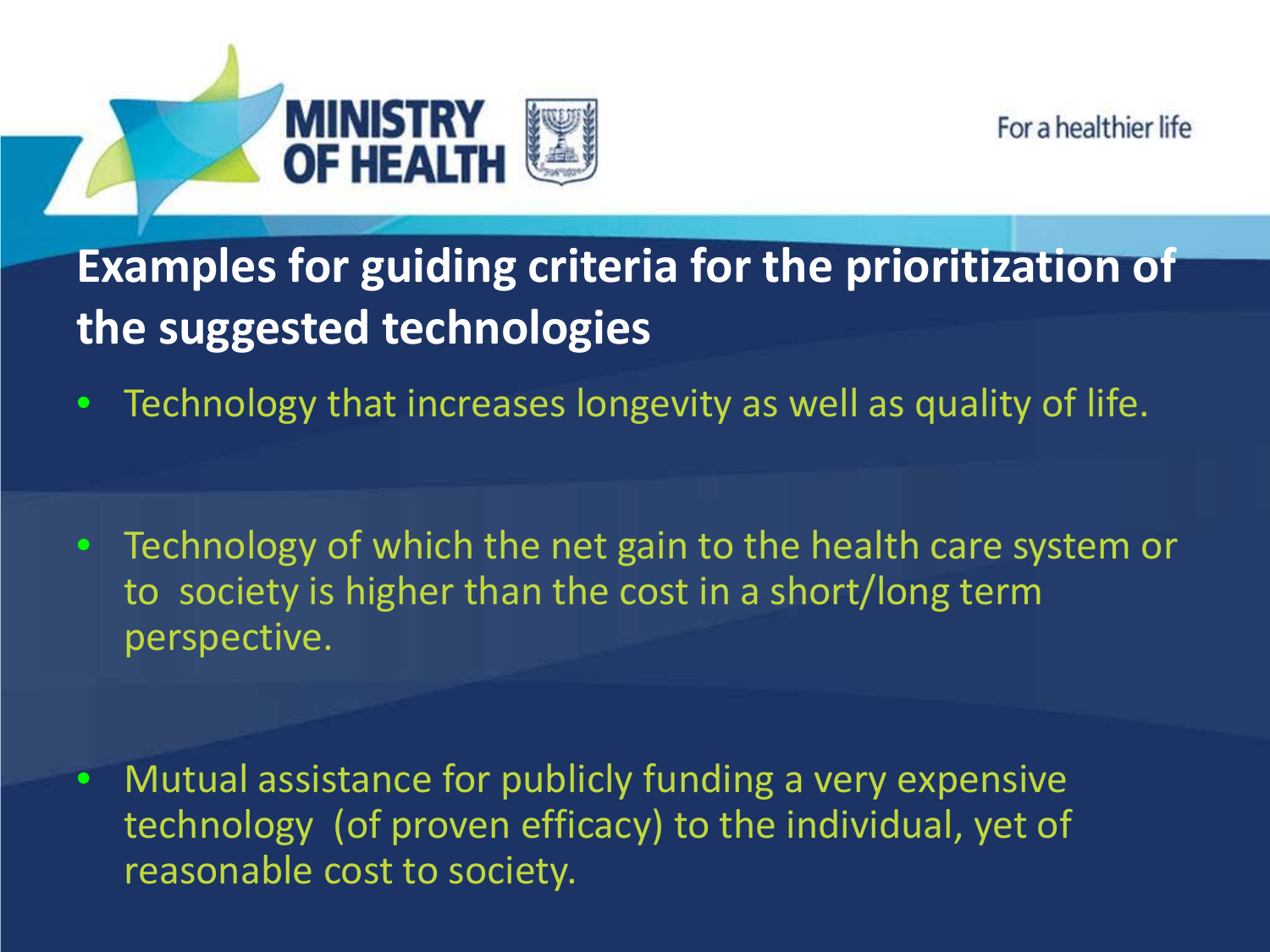



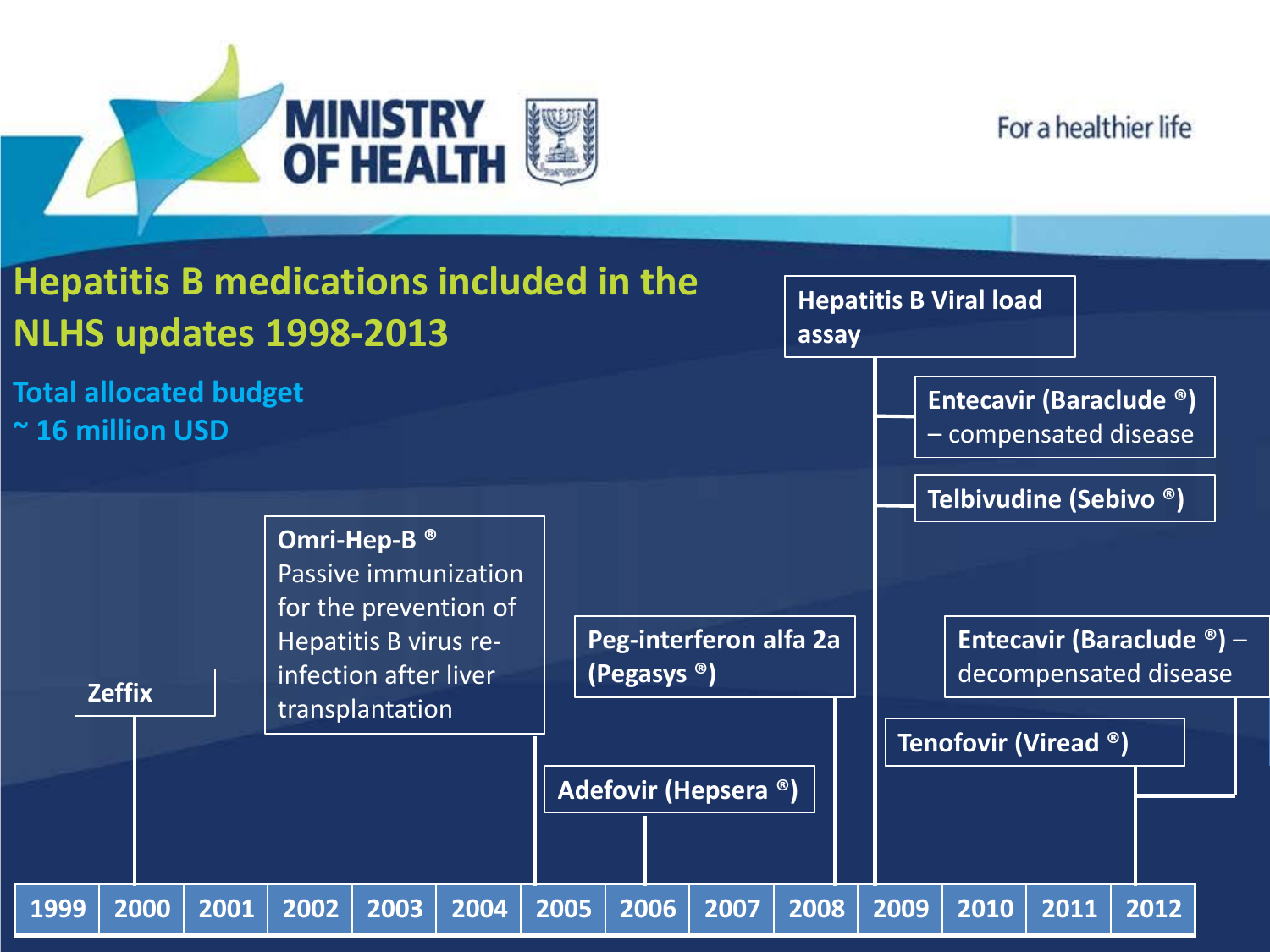

#### **Hepatitis C medications included in the NLHS updates 1998-2013**

**Total allocated budget ~ 25 million USD** 

**Ribavirin**

**Peg-interferon alfa 2a (Pegasys ®), Peg-interferon alfa 2b (Pegintron ®)** – naïve patients

**Peg-interferon alfa 2a (Pegasys ®), Peg-interferon alfa 2b (Pegintron ®)** –patients failed previous treatment with pegylated interferon alpha

**Telapravir (Incivo ®), Boceprevir (Victrelis ®)** -naïve patients, grade 2- 4 fibrosis -treatment experienced patients – following standard therapy -treatment experienced patients – following retreatment

**Hepatitis C Viral load assay**

**Assessment tools for hepatic fibrosis (FibroTest®, FibroScan ®)**

**1999 2000 2001 2002 2003 2004 2005 2006 2007 2008 2009 2010 2011 2012**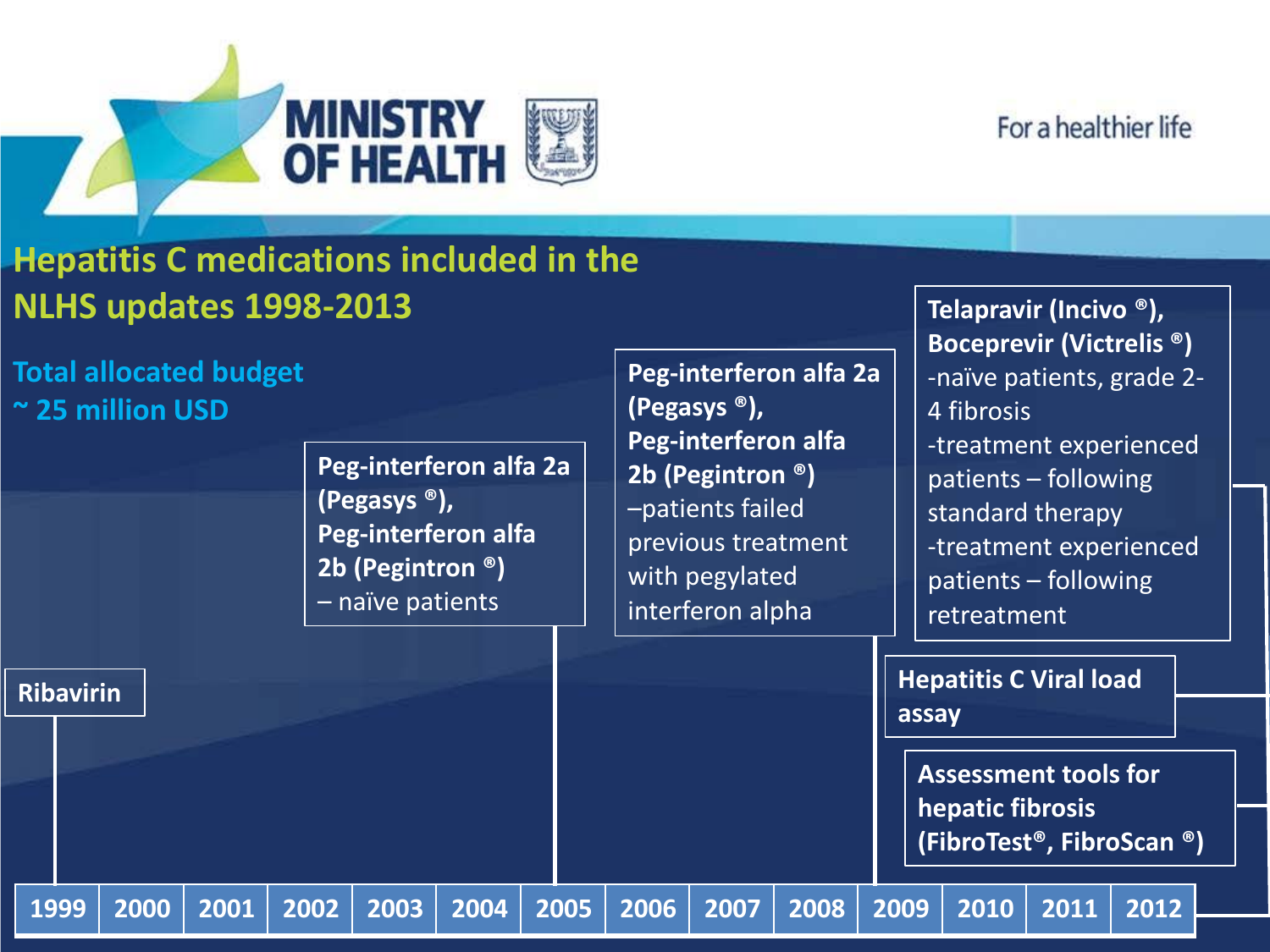



### **Government approval and legislation**

**The public committee recommends a list of technologies to be included in the NLHS.**

**The list includes guidelines and indications for reimbursement.**

**Government approval**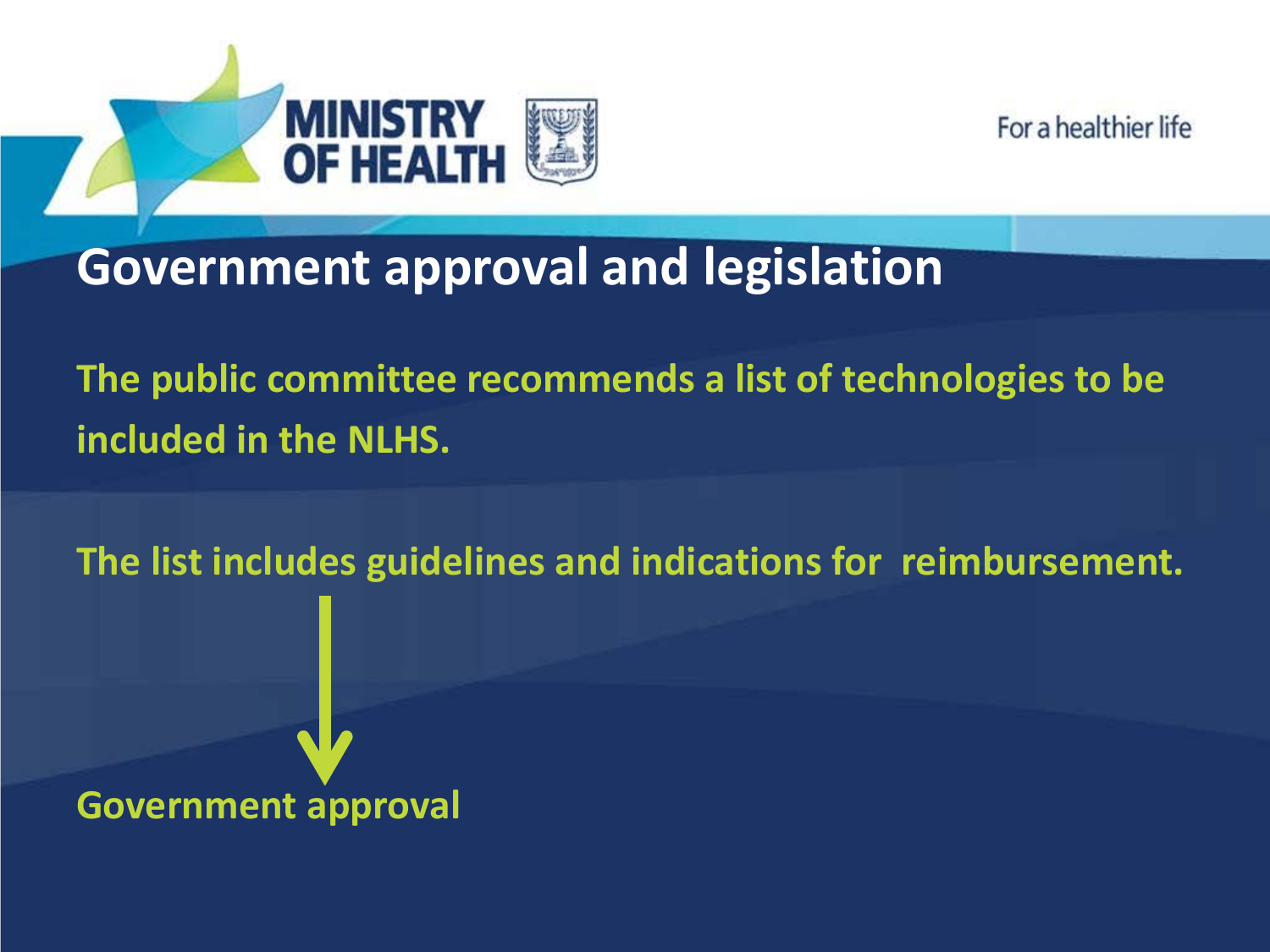

# **Implementation**

- **\* Press release**
- **\* Circular of the MOH**
- **\* Rapid implementation by the Health Services providers (Sick Funds, Ministry of Health)**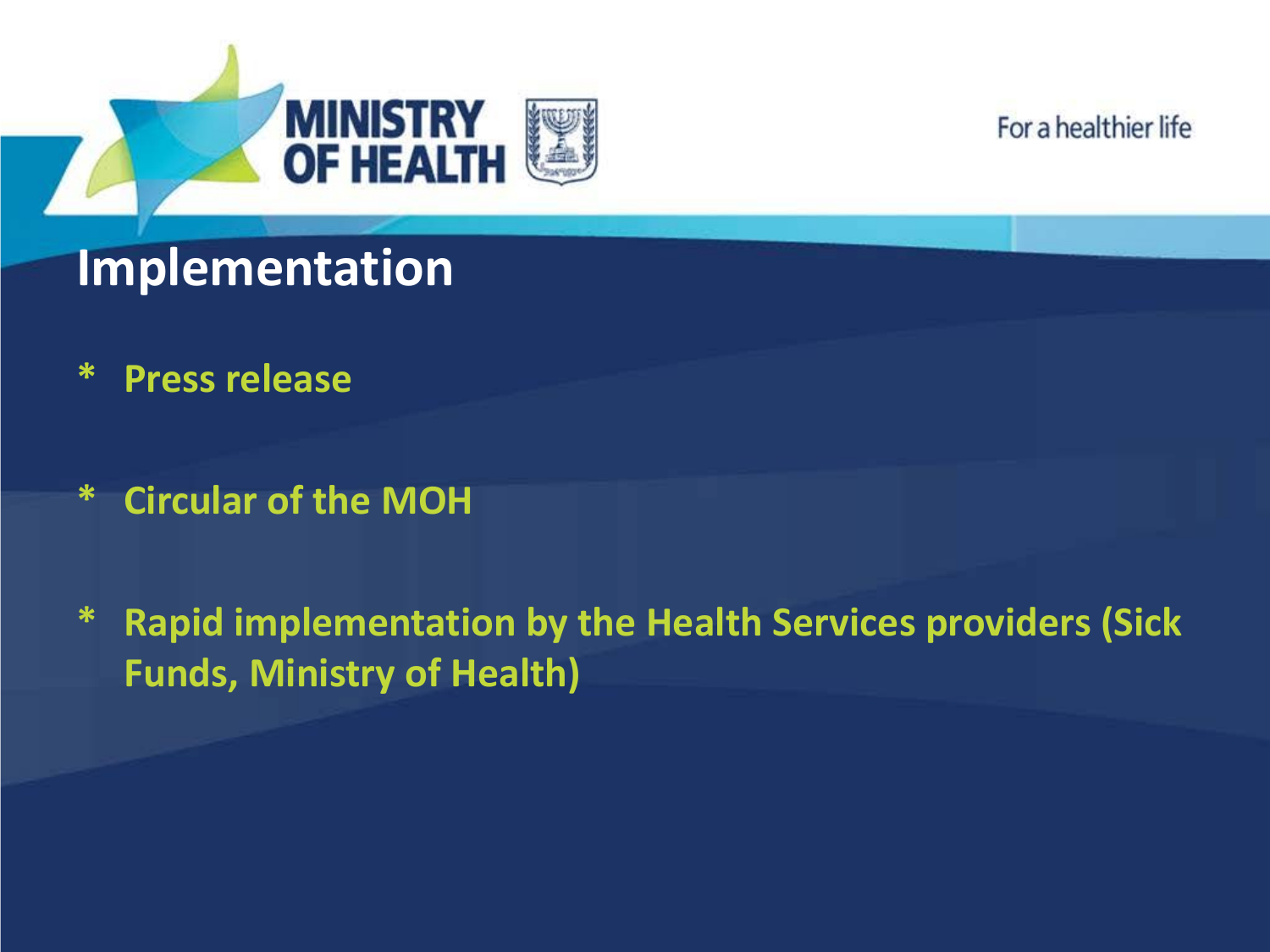



 $\Box$  Israel has created a uniform nomenclature, definitions and methodology for HTA under governmental leadership.

- $\Box$  The mechanism is both feasible and practical for the needs of the Israeli healthcare system and involves all stakeholders.
- $\Box$  Due to the one year cyclic nature of the Israeli process, rapid assessments are used.
- **There is a direct link between HTA Decision making Budget** allocation.
- $\square$  The process is highly accepted by the health system, judicial system, political system and the general public.